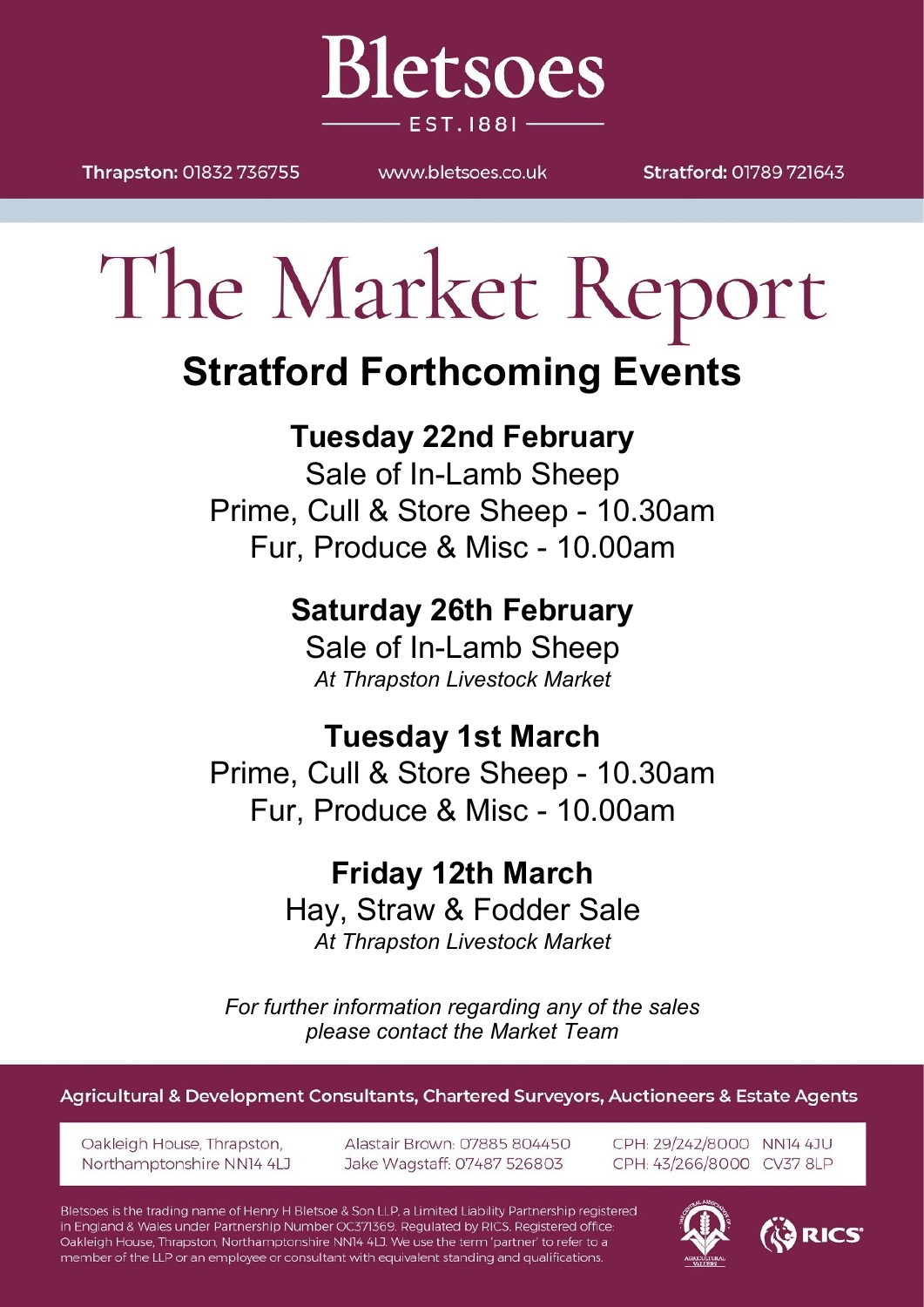#### **REPORT FOR TUESDAY 15TH FEBRUARY**

Things looked grey through the thick clouds and the rain certainly dampened the trade today, heavy hoggs were the hardest hit, lighter hoggs were in a little more demand. A shortfall in numbers this week, kept away by the bad weather, saw prices topping at 262p or £120 for the hoggs, taking the SQQ to 258p. Store hoggs still on strong demand selling to £96, Ewe hoggs to £101, Cull ewes sold very well on the day to £101, In-Lamb North Country Mule theaves sold to £190 and the trade of the day went to Ewes with Lambs at foot selling to £210 an outfit.

Keep selling sheep, it's a gamble to keep them on a falling trade, feed costs will overcome the profit margin if they are kept when they are finished. Contact us with your entries.

#### **Hoggets**

**Standards** – Selling to 260p for 38kg hoggs from DM & A Andrews; RM Phillips & Partner sold to 258.5p for 38kg Charollais crosses; Mark Taylor saw 257p for his 39kg hoggs; and R Hall & Sons sold theirs to 250p weighing 38 & 37.5kg. Top price per head sold to £100.23 for Mark Taylor.

| 7 U  |                         | From |        | <b>Average</b>   |         |
|------|-------------------------|------|--------|------------------|---------|
| 260p | <u>ን1በበ 23.</u><br>∪…∠∪ | 250p | £93.75 | 255 7n<br>200. I | 4<br>÷ч |

**Mediums** – Optimum weights this week topped the day at 262p for GF Heath & Son with 44kg Charollais; RM Phillips & Partner sold 42.5kg hoggs to 26.5p; and R Hall & Sons sold Suffolks to 259.5p weighing 42kg. Top price per head sold to £115.28 for GF Heath & Son.

|      |                     | From   |                   | <b>Average</b>     |                             |
|------|---------------------|--------|-------------------|--------------------|-----------------------------|
| 262p | 5.28<br><b>0115</b> | 259.5p | <sup>108.99</sup> | 260.7<br><b>70</b> | <b>CAAA</b><br>$40^{\circ}$ |

**Heavies** – It was good to see P & M Careless back at Stratford, but what a day to return! Selling to 250p for 48kg Charollais and 246p for 48.5kg Suffolks; B Hemmings sold 50.5kg hoggs to 230p; and GF Heath & Son sold 50.5kg Suffolks to 228p. Top price of the day per head sold to £120 for P & M Careless.

| w    |         | From |            | Average |  |
|------|---------|------|------------|---------|--|
| 250p | £120.00 | 228p | ?115<br>14 | 237.3p  |  |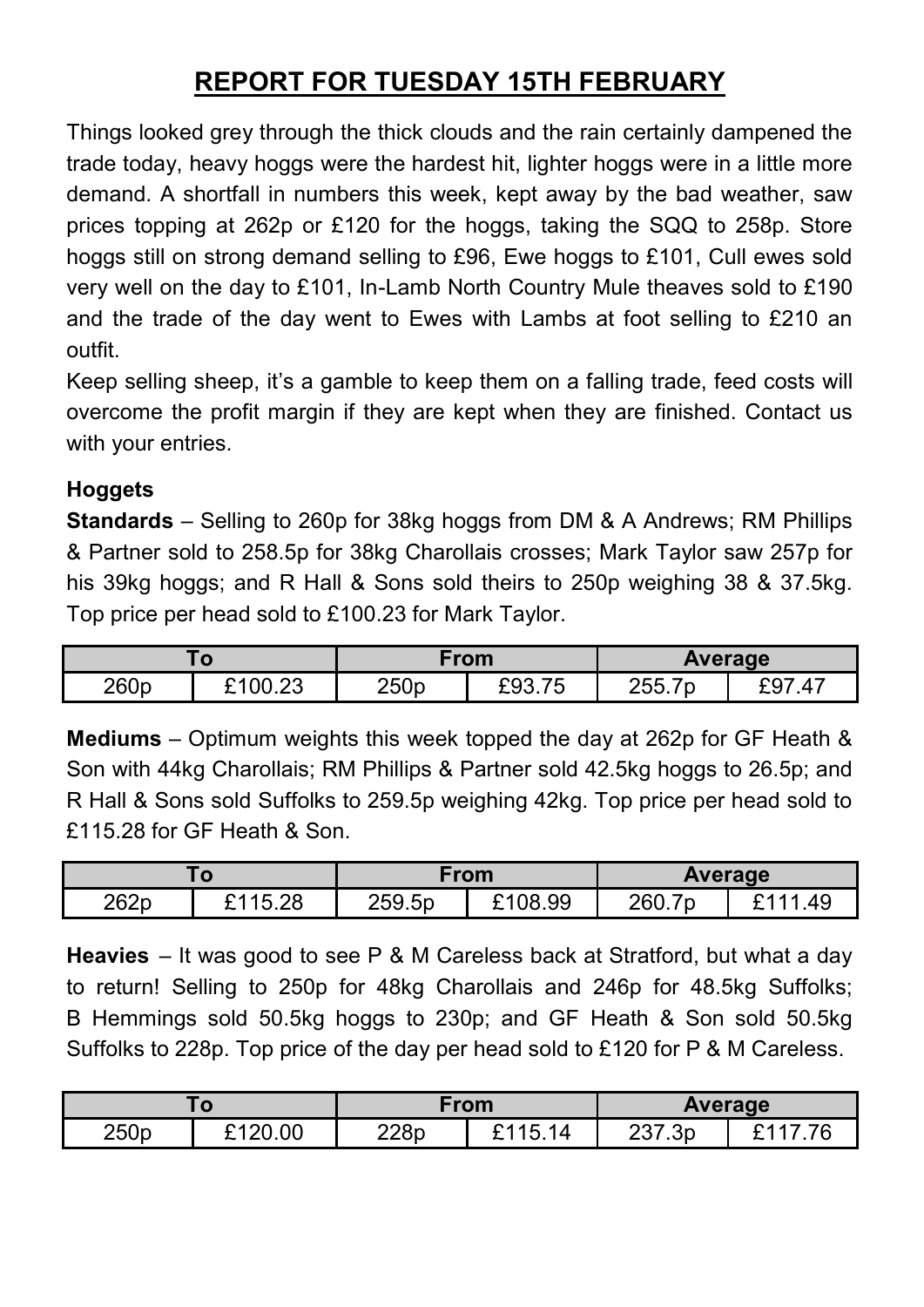**Over 52kg** – A couple forward this week, Suffolks weighing 59.5kg sold to 185p or £110.08 from GF Heath & Son.

|      |         | From |         | Average |         |
|------|---------|------|---------|---------|---------|
| 185p | £110.08 | 185p | £110.08 | 185p    | £110.08 |

**Store Hoggs** – Still in demand even with the slump in finished prices, topping at £96 for Charollais from RM Phillips & Partner; MJ & M Cole saw theirs top at £90; Peter Dowding sold a pen of twelve hoggs to £87. Very long term investments sold to £66 from £39 for H Jackson.

| O           | From   | Average                  |
|-------------|--------|--------------------------|
| .00<br>−96ء | £39.00 | $\overline{\phantom{a}}$ |

**Cull Ewes & Rams** – Selling to £101 for a Charollais x from C Lockton; MJ & M Cole sold theirs to £100; PG Kane & Son saw Texels sell to £100 from £85; Mules sold to £81 for MJ & M Cole; and DC Wiggins sold Suffolks to £71.

| . U                 | From | <b>Average</b> |
|---------------------|------|----------------|
| <u>ົ</u> າດາ<br>.00 | 0.00 | ີດ-1<br>. ას   |

**Breeding Sheep** – Best prices of the day, even on a really wet day looking to turn ewes and lambs out. M & Z Farming sold Mules with twin lambs at foot to £210 the outfit or £70 a life for broken mouth ewes, and their others sold to £69.50 from £67.50 per life. More are coming in the next few weeks, if you have some please contact us, so that we can inform the buyers.

|               | From          | Average       |  |
|---------------|---------------|---------------|--|
| £70.00 a life | £67.50 a life | £69.13 a life |  |

**In-Lamb** North Country Mules scanned with doubles from LS Hammon sold to £190. Fifteen Suffolk **Ewe Lambs** from J Albutt sold to £100 and another dozen to £96.

Please keep your eye on the trade, an influx of sheep could make things worse, keep in contact with your Auctioneers for forecasts and predictions. We can then inform potential buyers prior to the sale, so that we can maximise your returns.



Click the link to view our Stratford Facebook page for further up to date information about our sales pre and post sale. <https://www.facebook.com/StratfordLivestockMarket/>